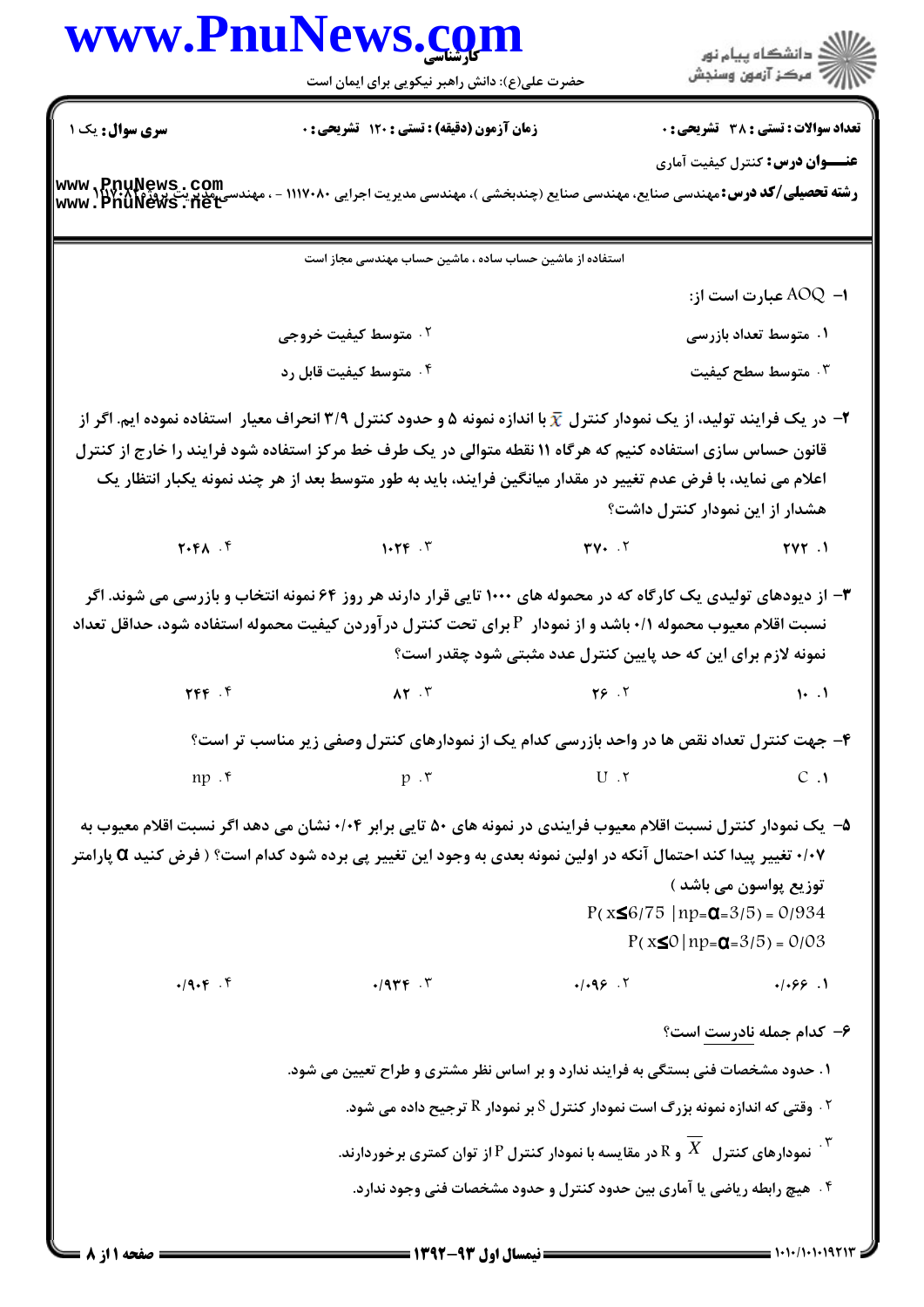## كارشناسي **[www.PnuNews.com](http://www.PnuNews.com)**

حضرت علي(ع): دانش راهبر نيكويي براي ايمان است

ار<br>اگر دانشگاه پیام نور<br>اگر مرکز آزمون وسنجش

نعداد سوالات : تستي : 38 تشريحي : . زمان آزمون (دقيقه) : تستي : 120 تشريحي : . سري سوال : 1 يك

**عنـــوان درس:** کنترل کیفیت آماری

**(شته تحصيلي/كد درس:** مهندسي صنايع، مهندسي صنايع (چندبخشي )، مهندسي مديريت اجرايي ١١٧٠٨٠ - ، مهندسي مديريت پروژد ١٢.٢٩٢ **[www.PnuNews.com](http://pnunews.com) [www.PnuNews.net](http://pnunews.net)**

۷– در یک کارخانه نساجی، توپ های ۵۰ متر مربعی پارچه های رنگ شده مورد بازرسی قرار می گیرند تا تعداد نقص های آنها تعیین گردد. جدول زیر داده های مربوط به ده توپ پارچه را نشان می دهد

| شماره نمونه | مقدار هر توپ<br>پارچه (متر مربع) | تعداد نقص                 |
|-------------|----------------------------------|---------------------------|
| ١           | ۵۰۰                              | ۱۴                        |
| ۲           | 400                              | ۱۲                        |
| ٣           | ۶۵۰                              | ٢٠                        |
| ۴           | ۵۰۰                              | $\boldsymbol{\mathsf{N}}$ |
| ۵           | 470                              | ٧                         |
| ۶           | ۵۰۰                              | ١.                        |
| ۷           | ۶٠.                              | ۲۱                        |
| ۸           | 525                              | ۱۶                        |
| ٩           | ۶٠.                              | ۱۹                        |
| ١٠          | ۶۲۵                              | ۲۳                        |

مقدار خط مرکز نمودار  ${\rm U}$  این فرایند چقدر است؟

۸– اگر نسبت کارایی فرایند برابر با 11/11و حدود مشخصه فرایند (6/3,6/5) باشد انحراف معیار چقدر است؟

$$
\bullet / 10.5
$$

۹- اگر خط مركز فرايند تغيير كند و مقدار آن از μ به μ' افزايش يابد آنگاه نسبت كارايي فرايند

۲. کاهش می یابد .<br>1. افزایش می یابد است. مستقل است که است که از مناطق است که است که است که از مناطق است که است که است که از منا

.K CX- .@ R%\Y ( -\$2 AK . ۰۳ قامت می ماند.<br>۲۰ قامت می ماند

## ا فاکتور  $D_3$  در نمودار کنترل  $\overline{X}$  /  $R$  به چه منظور استفاده می شود. $\bullet$

 $R$  برای تعیین حد کنترل پایین نمودار کنترل  $\cdot$  $\overline{X}$  برای تعیین حد کنترل پایین نمودار کنترل. $^{\mathfrak{X}}$ .<br>۱. برای تعیین حد کنترل بالای نمودار کنترل R  $\overline{Y}$  . The set of  $\overline{Y}$  is the set of  $\overline{Y}$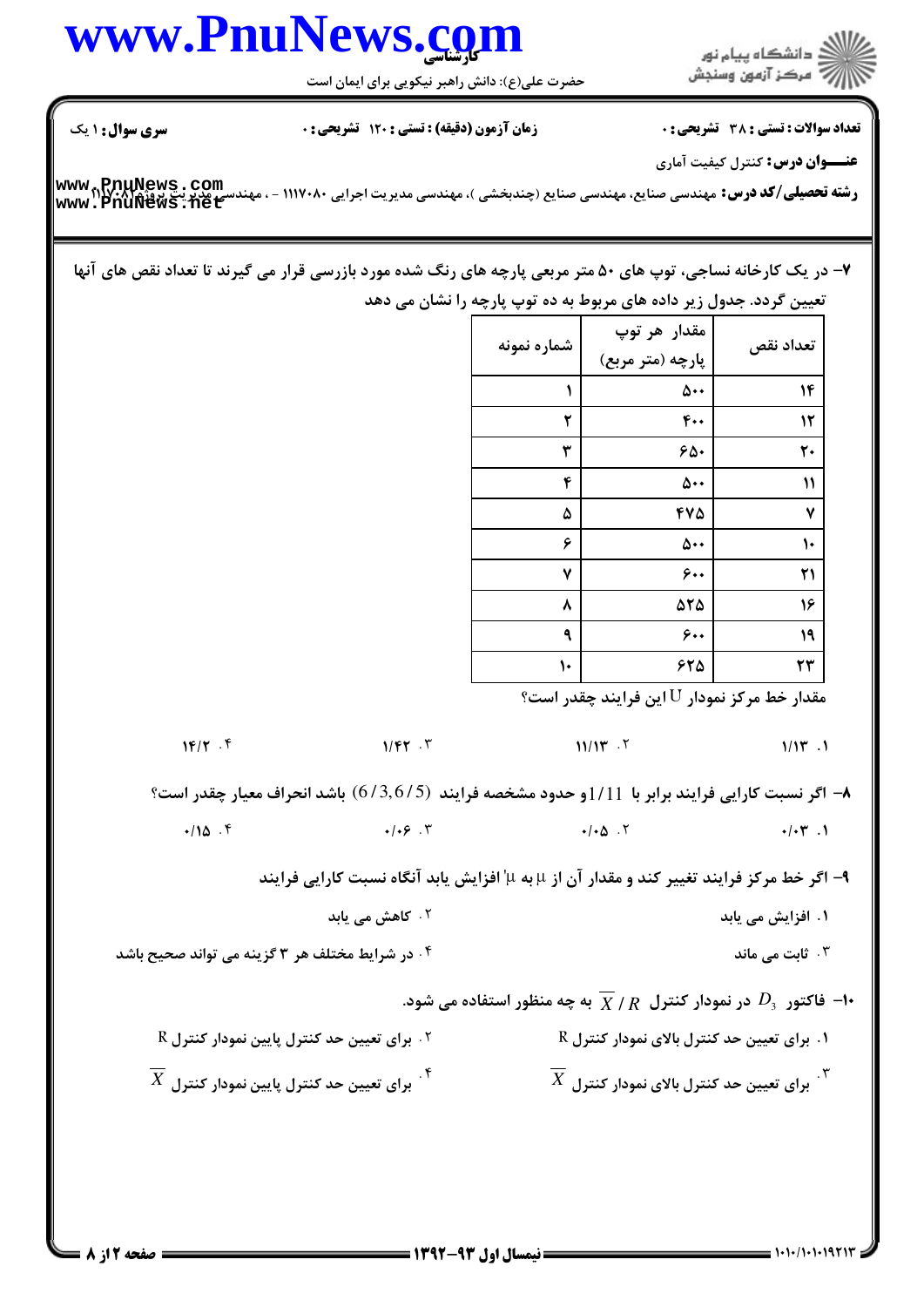| WWW.Pnull           | EW                  | EW |
|---------------------|---------------------|----|
| \n $\frac{1}{2}$ \n | \n $\frac{1}{2}$ \n |    |
| \n $\frac{1}{2}$ \n | \n $\frac{1}{2}$ \n |    |
| \n $\frac{1}{2}$ \n | \n $\frac{1}{2}$ \n |    |
| \n $\frac{1}{2}$ \n | \n $\frac{1}{2}$ \n |    |
| \n $\frac{1}{2}$ \n | \n $\frac{1}{2}$ \n |    |
| \n $\frac{1}{2}$ \n | \n $\frac{1}{2}$ \n |    |
| \n $\frac{1}{2}$ \n | \n $\frac{1}{2}$ \n |    |
| \n $\frac{1}{2}$ \n | \n $\frac{1}{2}$ \n |    |
| \n $\frac{1}{2}$ \n | \n $\frac{1}{2}$ \n |    |
| \n $\frac{1}{2}$ \n | \n $\frac{1}{2}$ \n |    |
| \n $\frac{1}{2}$ \n | \n $\frac{1}{2}$ \n |    |
| \n $\frac{1}{2}$ \n | \n $\frac{1}{2}$ \n |    |
| \n $\frac{1}{2}$ \n | \n $\frac{1}{2}$ \n |    |
| \n $\frac{1}{2}$ \n | \n $\frac{1}{2}$ \n |    |
| \n $\frac{1}{2}$ \n | \n $\frac{1}{2}$ \n |    |
| \n $\frac{1}{2}$ \n | \n $\frac{1}{2}$ \n |    |
| \n<                 |                     |    |

 $= 1.11/1.111111$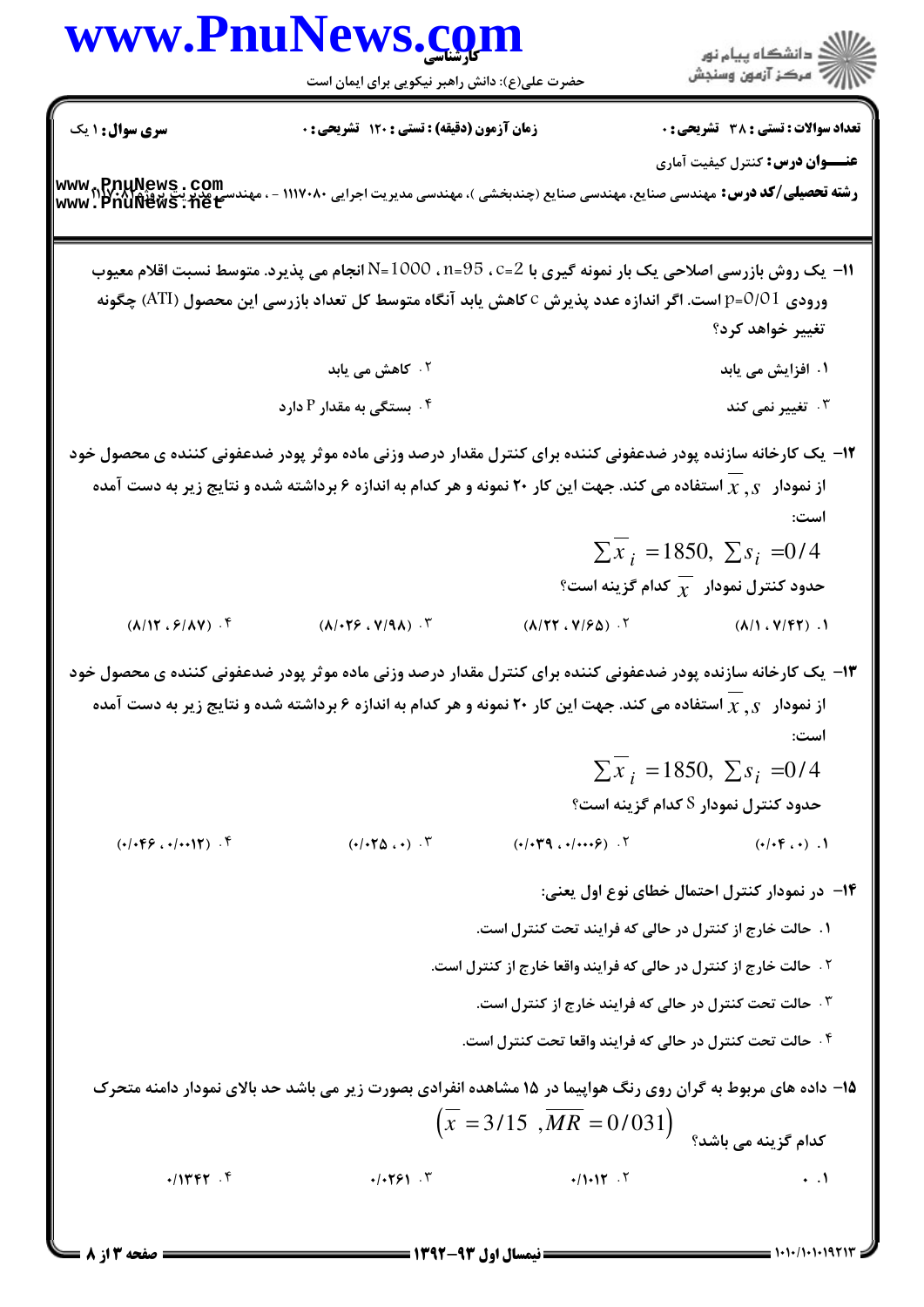| www.PnuNews.com |                                                                                                                                                                                                                                                |                                                                                                    |
|-----------------|------------------------------------------------------------------------------------------------------------------------------------------------------------------------------------------------------------------------------------------------|----------------------------------------------------------------------------------------------------|
|                 | حضرت علی(ع): دانش راهبر نیکویی برای ایمان است                                                                                                                                                                                                  | ِ دانشڪاه پيام نور<br>∭ه مرڪز آزمون وسنڊش                                                          |
| سری سوال: ۱ یک  | زمان آزمون (دقیقه) : تستی : ۱۲۰ تشریحی : ۰                                                                                                                                                                                                     | <b>تعداد سوالات : تستی : 38 تشریحی : 0</b>                                                         |
|                 | <b>رشته تحصیلی/کد درس:</b> مهندسی صنایع، مهندسی صنایع (چندبخشی )، مهندسی مدیریت اجرایی ۱۱۱۷۰۸۰ - ، مهندسی مدیریت پروژه<br>www . PnuNews .net                                                                                                   | <b>عنـــوان درس:</b> کنترل کیفیت آماری                                                             |
|                 | ۱۶- داده های مربوط به گران روی رنگ هواپیما در ۱۵ مشاهده انفرادی بصورت زیر می باشد                                                                                                                                                              |                                                                                                    |
|                 |                                                                                                                                                                                                                                                | $\left(x = 3/15, MR = 0/031\right)$                                                                |
|                 | حد پایین نمودار اندازه گیری های گران روی انفرادی ( نمودار $\sqrt{\chi}$ ) در سطح ۳ انحراف معیار چقدر است؟                                                                                                                                      |                                                                                                    |
| $T/25Y$ .       | $Y/14V \cdot Y$                                                                                                                                                                                                                                | $\ddots$                                                                                           |
|                 | ۱۷– فرض کنید حد مشخصه فنی پایین برای قدرت تحمل در مقابل فشار ۲۰۰psi باشد. اگر میانگین و انحراف معیار فرایند به<br>تر تیب با $\,$ 32 $\,$ 264 $\,$ 25 تخمین زده شوند. نسبت کارایی فرایند موقعی که فقط از حد مشخصه فنی پایین استفاده می          | شود چقدر است؟                                                                                      |
| $4/\lambda V$ . | $\cdot$ /VV. T                                                                                                                                                                                                                                 | .104.1                                                                                             |
|                 |                                                                                                                                                                                                                                                | ۱۸− تفاوت حدود تلورانس طبیعی فرایند (UNTL-LNTL) چقدر است؟                                          |
| $2A_2R$ .*      | $D_4 \overline{R}$ $\cdot$ $\begin{array}{ccc} \n\cdot & \cdot & \cdot & \cdot & \cdot \\ \n\frac{6}{d_2} & \cdot & \cdot & \cdot \n\end{array}$                                                                                               | $\frac{\overline{R}}{d_2}$ .                                                                       |
|                 |                                                                                                                                                                                                                                                |                                                                                                    |
|                 |                                                                                                                                                                                                                                                | ۱۹– اگر در یک نمودار نسبت اقلام معیوب داشته باشیم :<br>$UCL = 0/0862$ . $LCL = 0/0138$ . $n = 100$ |
|                 |                                                                                                                                                                                                                                                | فاصله حدود کنترل، چه ضریبی از انحراف معیار $\,{}^{\,p}\,$ می باشد؟                                 |
| $F/\Delta$ .    | $\mathbf{r}/\mathbf{r}$ . $\mathbf{r}$                                                                                                                                                                                                         | $T \cdot Y$<br>$Y/Y$ .                                                                             |
|                 | <b>-۲-</b> قرار است از یک ابزار اندازه گیری در اجرای یک برنامه SPC استفاده شود. هدف ارزیابی کارایی ابزار اندازه گیری است.<br>بدین منظور یک نمونه ۲۰ تایی تهیه و مشخصه کیفی مورد نظر دو بار به وسیله ابزار اندازه گیری توسط اپراتور اندازه گیری | می شود.<br>$\frac{1}{x} = 22/3$<br>$\overline{R}=1$<br>در خصوص نمودار R کدام گزینه نادرست است؟     |
|                 |                                                                                                                                                                                                                                                |                                                                                                    |
|                 | ۰۱ نمودار R قدرت تشخیص ابزار اندازه گیری و یا توانایی آن را جهت پی بردن به اختلاف بین محصولات نشان می دهد.                                                                                                                                     |                                                                                                    |
|                 | ۰۳ اگر نمودار R شرایط تحت کنترل را نشان دهد بیانگر این است که اپراتور مشکلی در بدست آوردن اندازه گیری های سازگار و مشابه                                                                                                                       | $^\circ$ ۰ نمودار R اندازه خطای آزمایش یا کارایی ابزار اندازه گیری را منعکس می کند. $^\circ$       |
|                 | ۰۴ مقادیر R٪ اختلاف بین اندازه گیری هایی که برای یک محصول توسط ابزار اندازه گیری به دست آمده اند را نشان می دهد.                                                                                                                               | ندارد.                                                                                             |
| = صفحه ۱۴ز ۸    | ــــــــــ نیمسال اول ۹۳-۱۳۹۲ ـــ                                                                                                                                                                                                              | $=$ ۱۰۱۰/۱۰۱۰۹۲۱                                                                                   |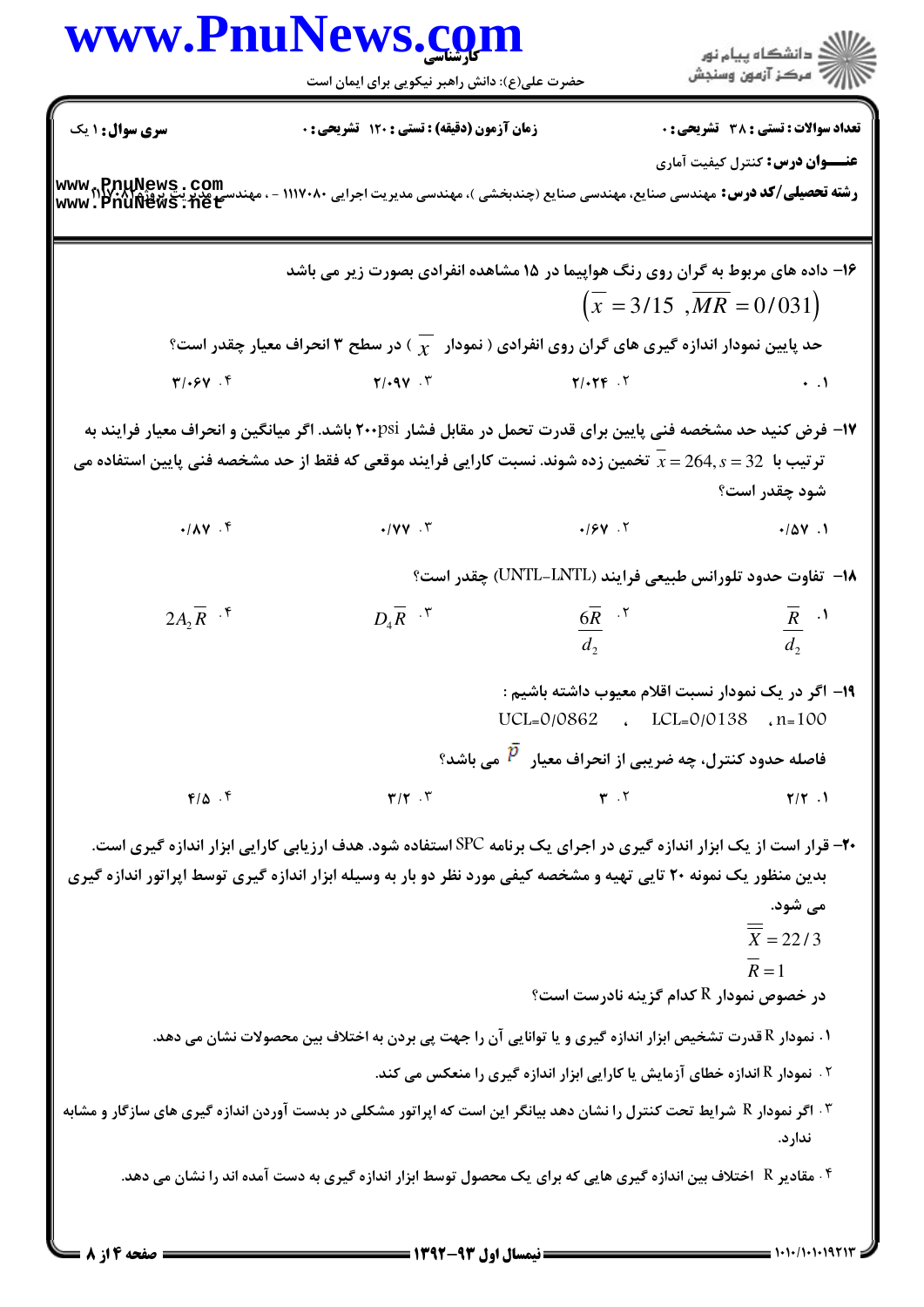| www.PnuNews.com        |                                                                                                                                                                                                                       |                                                                         |                                                                                |
|------------------------|-----------------------------------------------------------------------------------------------------------------------------------------------------------------------------------------------------------------------|-------------------------------------------------------------------------|--------------------------------------------------------------------------------|
|                        | حضرت علی(ع): دانش راهبر نیکویی برای ایمان است                                                                                                                                                                         |                                                                         | )<br>الأخراف الشكاه پيام نور<br>الأخراف المون وسنجش                            |
| <b>سری سوال : ۱ یک</b> | زمان آزمون (دقیقه) : تستی : ۱۲۰ تشریحی : ۰                                                                                                                                                                            |                                                                         | <b>تعداد سوالات : تستی : 38 ٪ تشریحی : 0</b>                                   |
|                        |                                                                                                                                                                                                                       |                                                                         | <b>عنــــوان درس:</b> کنترل کیفیت آماری                                        |
|                        | <b>رشته تحصیلی/کد درس:</b> مهندسی صنایع، مهندسی صنایع (چندبخشی )، مهندسی مدیریت اجرایی ۱۱۱۷۰۸۰ - ، مهندسی مدیریت پروژه<br>www . PnuNews . net                                                                         |                                                                         |                                                                                |
|                        | <b>۲۱</b> - قرار است از یک ابزار اندازه گیری در اجرای یک برنامه SPC استفاده شود. هدف ارزیابی کارایی ابزار اندازه گیری است.                                                                                            |                                                                         |                                                                                |
|                        | بدین منظور یک نمونه ۲۰ تایی تهیه و مشخصه کیفی مورد نظر دو بار به وسیله ابزار اندازه گیری توسط اپراتور اندازه گیری                                                                                                     |                                                                         |                                                                                |
|                        |                                                                                                                                                                                                                       |                                                                         | می شود.                                                                        |
|                        |                                                                                                                                                                                                                       |                                                                         | $\overline{\overline{X}}$ = 22/3                                               |
|                        |                                                                                                                                                                                                                       |                                                                         | $\overline{R}=1$                                                               |
|                        |                                                                                                                                                                                                                       | با توجه به داده های سیستم اندازه گیری ، $\,\sigma_{\,gago}\,$ کدام است؟ |                                                                                |
| $-1000$ .              | $\cdot/ \Lambda$ ۶۷.۳                                                                                                                                                                                                 |                                                                         |                                                                                |
|                        | <b>۲۲</b> - قطعاتی بر اساس قطر خارجی ۱۲/۵ میلیمتر و مشخصات فنی ۰/۰۵±۱۲/۵ میلیمتر تراشکاری می شوند. اگر میانگین فرایند<br>مربوط که دارای توزیع نرمال است ۱۲/۵۳ میلیمتر باشد، چند درصد از قطعات تولیدی معیوب خواهد بود؟ |                                                                         |                                                                                |
| ۰۴ حدود ۲۵ درصد        | ۰۳ حدود ۲۰ درصد                                                                                                                                                                                                       | ۰۲ حدود ۱۵ درصد                                                         | ۰۱ حدود ۸ درصد                                                                 |
|                        | قغییر بازه حدود کنترل از حالت ۲ انحراف معیار به ۲/۵ انحراف معیار در نمودار کنترل $\chi$ به ترتیب چه تاثیری در میانگین $-$ ۳                                                                                           |                                                                         | طول دنباله در حالت تحت کنترل دارد؟                                             |
|                        | ۰۲ افزایش می یابد                                                                                                                                                                                                     |                                                                         | ۱. کاهش می یابد                                                                |
|                        | ۰۴ ابتدا افزایش سپس کاهش می یابد                                                                                                                                                                                      |                                                                         | ۰۳ ثابت می ماند                                                                |
|                        |                                                                                                                                                                                                                       |                                                                         | ۲۴– کدام یک از ابزارهای زیر برای پی بردن به رابطه بین دو متغیر استفاده می شود؟ |
|                        | ۰۲ نمودار علت و معلول                                                                                                                                                                                                 |                                                                         | ۰۱ نمودار پراکندگی                                                             |
|                        | ۰۴ نمودار تمرکز نقص ها                                                                                                                                                                                                |                                                                         | ۰۳ نمودار کنترل                                                                |
|                        | ۲۵– پلیس راهنمایی و رانندگی برای شناسایی نقاط پرحادثه خیز از نقاط کم حادثه خیز از کدام نمودار زیر می تواند استفاده                                                                                                    |                                                                         |                                                                                |
|                        |                                                                                                                                                                                                                       |                                                                         | كند؟                                                                           |
|                        | ۰۲ نمودار تمرکز نقص ها                                                                                                                                                                                                |                                                                         | ۱. نمودار پراکندگی                                                             |
|                        | ۰۴ نمودار کنترل                                                                                                                                                                                                       |                                                                         | ۰۳ نمودار علت و معلول                                                          |
|                        | <b>۲۶</b> -در صورتیکه ARL برای یک نمودار کنترل به ازای یک دوره خاص ۵ باشد، احتمال پی بردن به وجود تغییر حداکثر به وسیله                                                                                               |                                                                         | سومین نمونه بعد از ایجاد تغییر کدام گزینه است؟                                 |
| $\cdot/\lambda$ . ۴    | $\mathbf{H} \cdot \mathbf{r}$                                                                                                                                                                                         | $\cdot$ / $\gamma\gamma$ .                                              | $-(FAA)$                                                                       |
|                        |                                                                                                                                                                                                                       |                                                                         |                                                                                |

 $= 1.11/(1.11971)$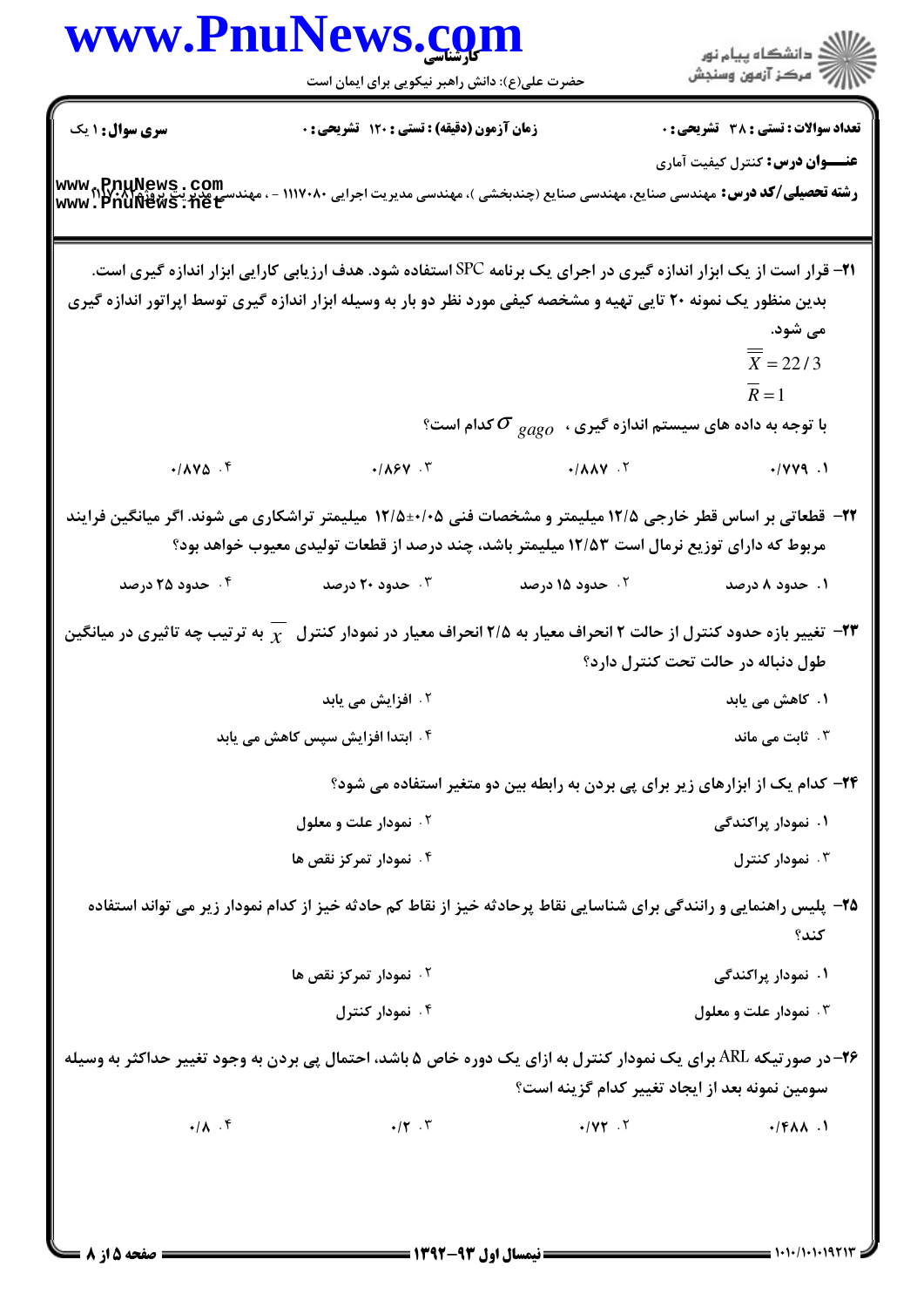**= صفحه ۱۶ز 8 =**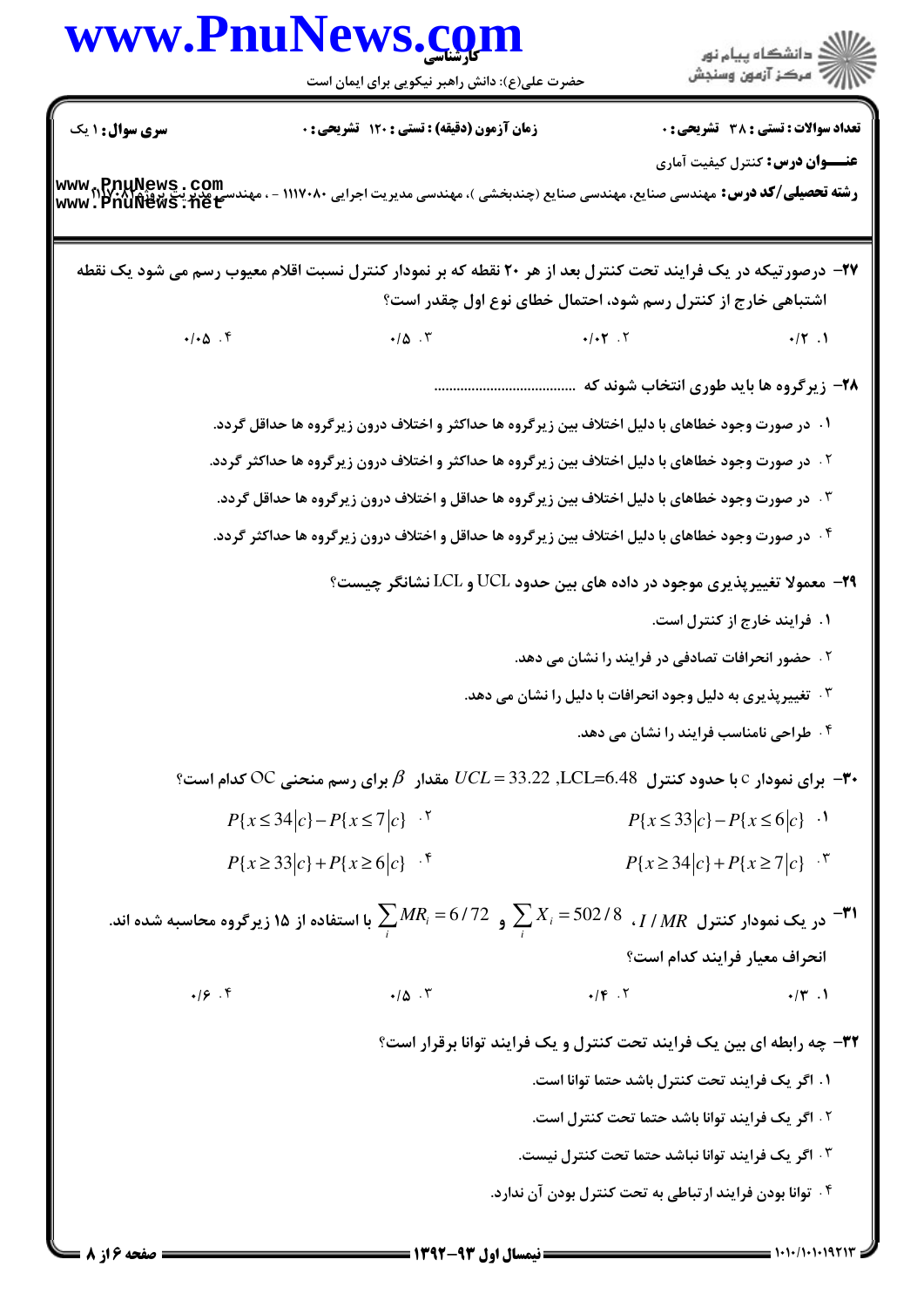| سری سوال: ۱ یک |       | حضرت علی(ع): دانش راهبر نیکویی برای ایمان است                                                                                                                                                                           |           | ر<br>راڳ دانشڪاه پيام نور<br>راڳ مرڪز آزمون وسنڊش           |
|----------------|-------|-------------------------------------------------------------------------------------------------------------------------------------------------------------------------------------------------------------------------|-----------|-------------------------------------------------------------|
|                |       | زمان آزمون (دقیقه) : تستی : ۱۲۰ تشریحی : ۰                                                                                                                                                                              |           | <b>تعداد سوالات : تستی : 38 - تشریحی : 0</b>                |
|                |       | رشته تحصیلی/کد درس: مهندسی صنایع، مهندسی صنایع (چندبخشی )، مهندسی مدیریت اجرایی ۱۱۱۷۰۸۰ - ، مهندسی مدیریتی پروژی<br>Www . PnuNews .net                                                                                  |           | <b>عنـــوان درس:</b> کنترل کیفیت آماری                      |
|                |       |                                                                                                                                                                                                                         |           |                                                             |
|                |       | ۳۳- اگر احتمال پذیرش برای نمونه ۲۰ تایی از محموله ای که ۴۸۰ قلم کالا دارد برابر ۰/۸ باشد، متوسط کل بازرسی چقدر است؟                                                                                                     |           |                                                             |
|                |       |                                                                                                                                                                                                                         |           |                                                             |
|                |       |                                                                                                                                                                                                                         |           | ۳۴- منظور از طراحی نمودار کنترل کدام گزینه نمی باشد؟        |
|                |       | ۰۲ حدود کنترل                                                                                                                                                                                                           |           | ۰۱ انتخاب اندازه نمونه                                      |
|                |       | ۰۴ تعیین حدود مشخصه فنی                                                                                                                                                                                                 |           | ۰۳ فراوانی نمونه گیری                                       |
|                |       | ۳۵- فرایند تحت کنترلی در نظر بگیرید. مشخصه کیفی مربوطه نرمال می باشد. احتمال رسم اشتباه یک نقطه خارج از حدود<br>کنترل ۰٬۰۰۲۷ در نظر بگیرید. اگر هر ساعت یک نمونه تهیه شود هر چند ساعت یک هشدار اشتباهی مشاهده خواهد شد؟ |           |                                                             |
|                |       |                                                                                                                                                                                                                         |           |                                                             |
|                |       | ۳۶– طبق قوانین وسترن الکتریک در کدامیک از موارد زیر فرایند خارج از کنترل <u>نمی باشد؟</u>                                                                                                                               |           |                                                             |
|                |       |                                                                                                                                                                                                                         |           | ١. واقع شدن يک نقطه خارج از حدود سه انحراف معيار            |
|                |       | ۰۲ واقع شدن دو نقطه از سه نقطه متوالی خارج از حدود هشدار دو انحراف معیار و داخل حدود کنترل                                                                                                                              |           |                                                             |
|                |       |                                                                                                                                                                                                                         |           | ۰۳ واقع شدن هشت نقطه متوالی در یک خط مرکز و داخل حدود کنترل |
|                |       |                                                                                                                                                                                                                         |           | ۰۴ واقع شدن چهار نقطه متوالی نزدیک خط مرکز                  |
|                |       | $z_{0.025}\thickapprox2$ محد کنترل بالای نمودار $\frac{1}{x}$ با مقادیر $100$ = $\mu$ = $\sigma$ $\sigma$ $\alpha$ = $\sigma$ $\sigma$ $\alpha$ = $\sigma$ $\tau$ $\sigma$                                              |           |                                                             |
|                | 1.1.1 | 1.5.7                                                                                                                                                                                                                   | 1.9.7     | 1.7.1                                                       |
|                |       | $2\sigma$ اگر قطر یک شفت دارای توزیع نرمال $N\left(\mu,\sigma^2\right)$ باشد و میانگین فرایند به علت مشکلات تولیدی به اندازه $\sigma$                                                                                   |           |                                                             |
|                |       |                                                                                                                                                                                                                         |           | افزایش پیدا کند احتمال خطای نوع دوم چقدر است؟               |
|                | 1.9   | $\cdot$ / $\wedge$ $\uparrow$   $\uparrow$ . $\uparrow$                                                                                                                                                                 | $.19VV$ . | $\ddots$                                                    |
|                |       |                                                                                                                                                                                                                         |           |                                                             |
|                |       |                                                                                                                                                                                                                         |           |                                                             |
|                |       |                                                                                                                                                                                                                         |           |                                                             |
|                |       |                                                                                                                                                                                                                         |           |                                                             |